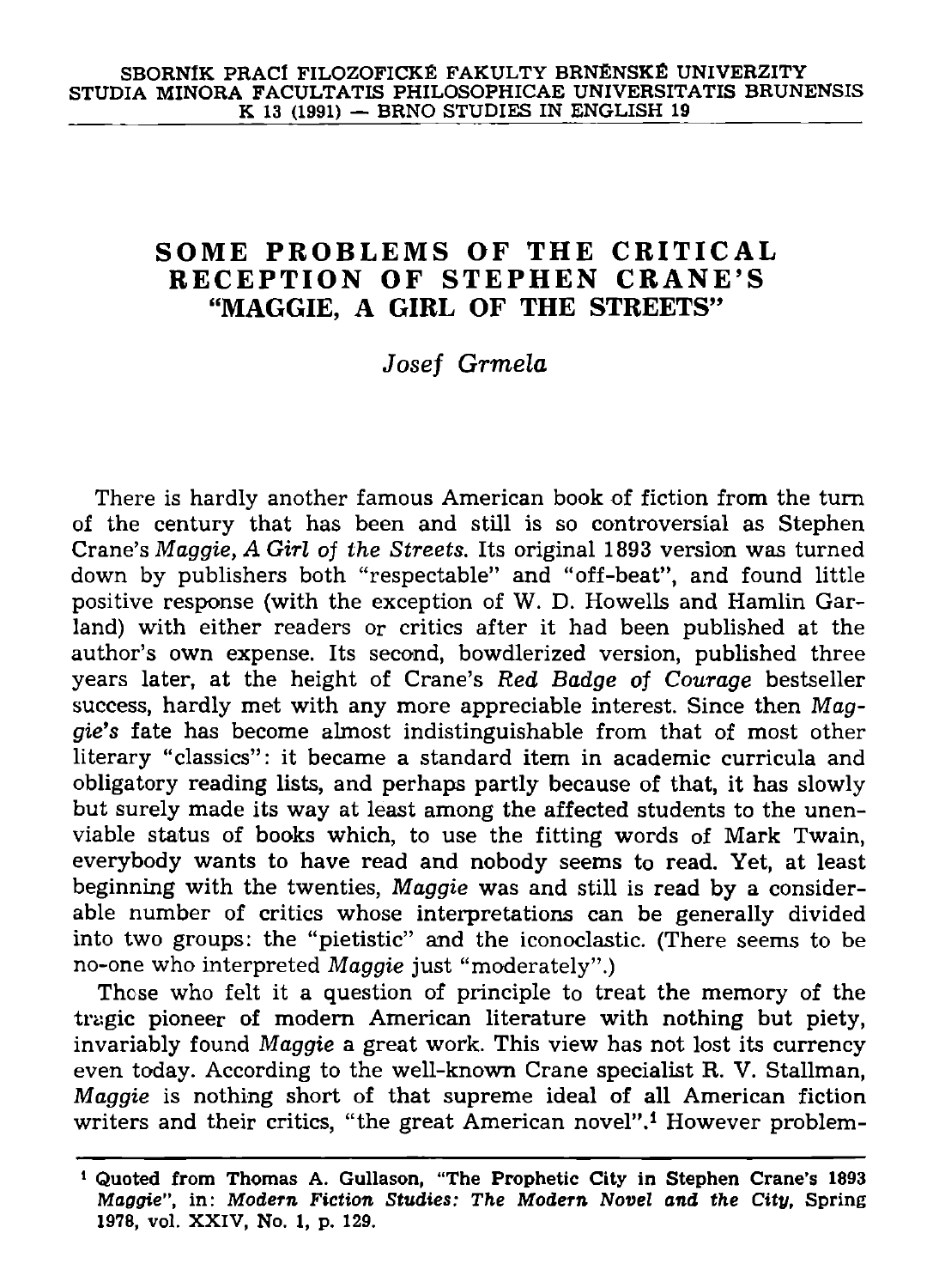**atic in its description of the genre, and clearly exaggerated in the book's evaluation, Stallman's view is still by no means isolated. The hopes of the** *"Maggie* **lobby" to rekindle the flagging interest of the public in the novella (though not necessarily in** *The Red Badge of Courage or* **in Crane's later short stories, which need no such rekindling) received new impetus in 1966 with the discovery of the original, unexpurgated version of the tale.<sup>2</sup>**

**Yet even that did not prevent the re-emergence in the late seventies, after more than a half-century of low profile, of the "anti-Maggie" school of thought. Perhaps the crassest expression of the latter's feelings, reflecting growing objections to Crane's first ambitious work of fiction, has been the view of the Crane (and basically pro-Crane, though not uncritical) scholar Thomas A. Gullason:** *"Maggie* **is nothing more today than an historical curiosity and an old-fashioned melodrama."<sup>3</sup> Can it be that the new "anti-Maggie" views are at least partly a revival of the old conservative criticism of the novella as being too one-sidedly negative in its depiction of American life, and too cruelly naturalistic? This writer has found no proofs to that effect. In fact, the contention most likely to be raised against** *Maggie* **today, and understandably enough after all that has happened in this century, is that the book even in its unexpurgated form is not (and was not even at its time) realistically cruel enough. (This, admittedly, given the atmosphere in which the book was written, could hardly be helped.) Nevertheless, one of the old objections to the book still keeps suggesting itself as a possible explanation for the apparent lack of its appeal: "the author's cynicism and coldness, because, in telling the story, he left the reader to invest with sentiment the facts that he related barely . . ."<sup>4</sup>**

**Perhaps it is not uninteresting that this view, presented in an ironical tone by the "Maggie-all-the-way" critic Van Wyck Brooks (he was incidentally speaking of the bowdlerized version of** *Maggie,* **unaware yet of its somewhat less genteel predecessor) was very much the impression (in all earnestness) of the present writer when he first, in his tender youth, little suspecting his future career in American studies, subjected** *Maggie*  **to his rather intuitive scrutiny. What I minded about the book then, and what I have minded about the book ever since then, was of course not so much the absence in it of any "positive thinking" or even "sound American values" to counterbalance the cold world of the slums, but rather the lack of human warmth towards the people of the slums on Crane's part. This somewhat uneasy impression has perhaps as much to do with my subjective feelings as with the objective fact that in most of the** 

**<sup>2</sup> Cf. Joseph Katz, "The Maggie Nobody Knows", in: Modern Fiction Studies, Summer 1966. vol. XII, No. 2, pp. 200—12.** 

**<sup>3</sup> Thomas A. Gullason, op. cit., p. 129.** 

<sup>&</sup>lt;sup>4</sup> Van Wyck Brooks, "Introduction to Stephen Crane", *Maggie*, a Girl of the Streets, **Fawcett Publications, New York 1963, p. 6.**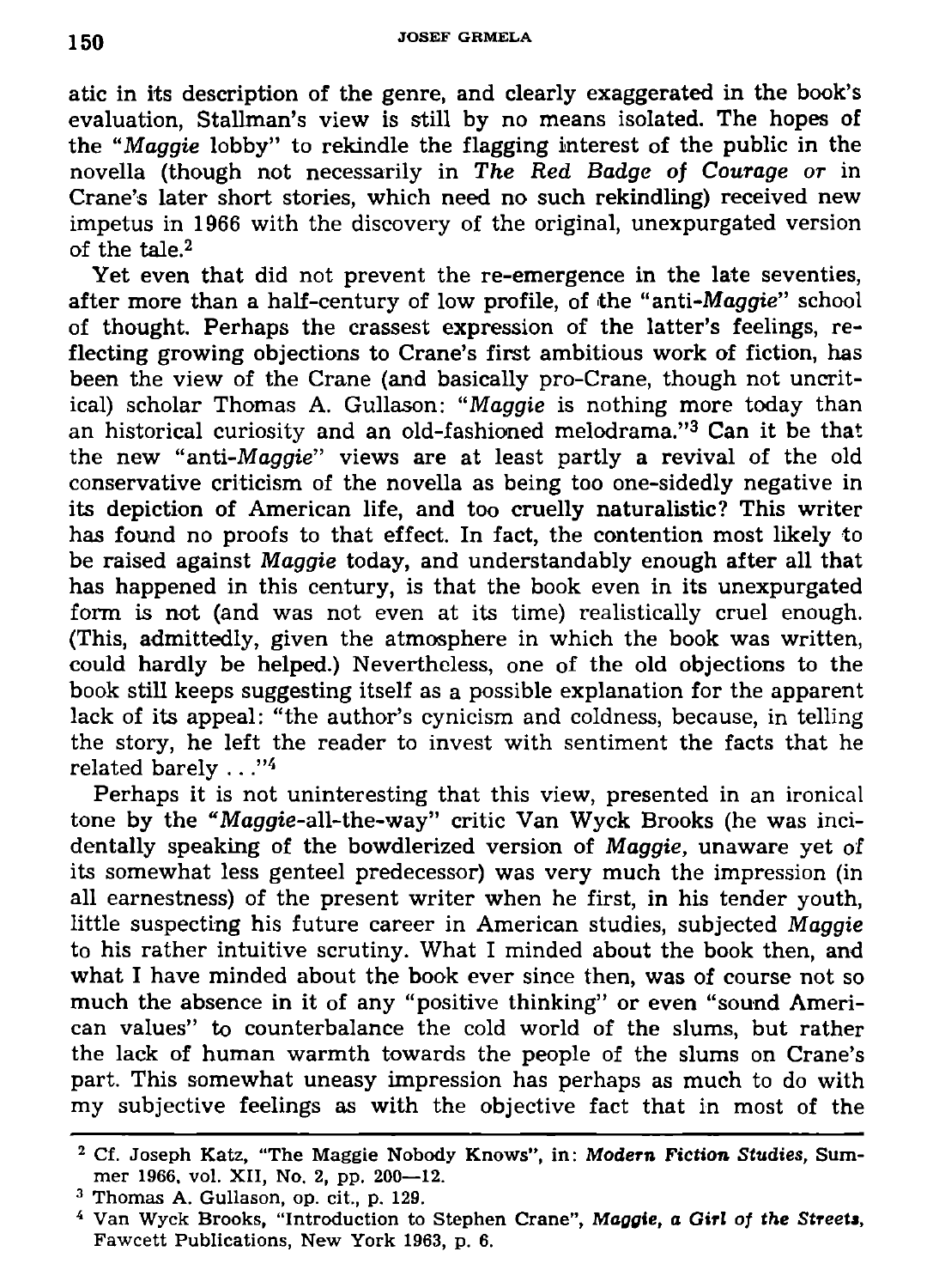**social fiction which exists in the Slavic or Central European languages, warmth towards the suffering is certainly no unknown quality, even though the description of the world in this literature may be more naturalistically cruel than that to be found in** *Maggie.* **My misgivings were not appreciably tempered even by the affirmative tone of most of the forewords, afterwords or other popularizing works relating to Crane published in this or other ex-socialist countries.<sup>5</sup> These interpretations, in many cases still the first and only attempts in the respective national literary criticisms at evaluating Crane, either conveniently ignored that strange distance which I seemed to sense between Crane and his slum characters, or, apparently convinced by the predominant American** *"Maggie* **lobby", even confidently stated that "Crane's sympathies were on the side of the disinherited and the oppressed. In the person of** *Maggie* **he poeticizes the common man".<sup>6</sup>**

**The results of my research into Crane's early writings seem to suggest a somewhat more balanced view of** *Maggie* **— not necessarily rejective, though certainly much more critical than the interpretations of the "pietists" regardless of their respective ideological stance. Indisputably, one possible new approach to Crane's** *Maggie* **— strangely enough as yet untried (at least to my knowledge) by any of the growing number of interpreters of the novella — is to look at it through the prism of his other New York City writings, i.e. not only** *George's Mother,* **but also Crane's New York City newspaper sketches. Although the latter have been easily accessible since 1966 in the collection of** *The New York City Sketches of Stephen Crane and Related Pieces,* **edited by R. W. Stallman and E. R. Hagemann,<sup>7</sup> their literally eye-opening relationship to** *Maggie*  **has so far been widely ignored, not least by the co-editor of the collection, R. W. Stallman. However, even** *George's Mother,* **the other of Crane's well-known New York City short fictions, seems to suggest a radically new interpretation for** *Maggie.* **According to one of the most convincing interpretations of** *George's Mother* **by Jean Cazemajou, this short story forming a free sequel to** *Maggie* **is not really a fiction about the problems of the slums, but rather "a distant echo of Crane's conflicts with his own mother".<sup>8</sup> If** *George's Mother,* **for all its ostensible subject-**

<sup>&</sup>lt;sup>5</sup> In spite of the unifying, more or less mandatory Marxist-Leninist methodology, **there are of course a number of individual variations in the assessment of Crane's**  *Maggie* **or other of his works. But on the whole what predominates overwhelmingly is a rather uncritical approach to Crane more or less explicitly aiming to link Crane with the "progressive tradition" in American literature. The one outstanding exception to this simplifying tendency is the view of the East German Americanist Karl-Heinz Schonfelder mentioned in note 23.** 

**<sup>6</sup> O. V. Vasilyevskaya,** *Tvorchestvo Stivena Krejna,* **Moscow 1967, p. 69.** 

**<sup>7</sup> R. W. Stallman, E. R. Hagemann, eds.,** *The New York City Sketches of Stephen Crane and Related Pieces,* **New York 1966.** 

**<sup>8</sup> Jean Cazemajou, "Stephen Crane", in:** *Seven American Literary Stylists from Poe to Mailer: An Introduction,* **ed. by George T. Wright, Minneapolis 1973, p. 101.**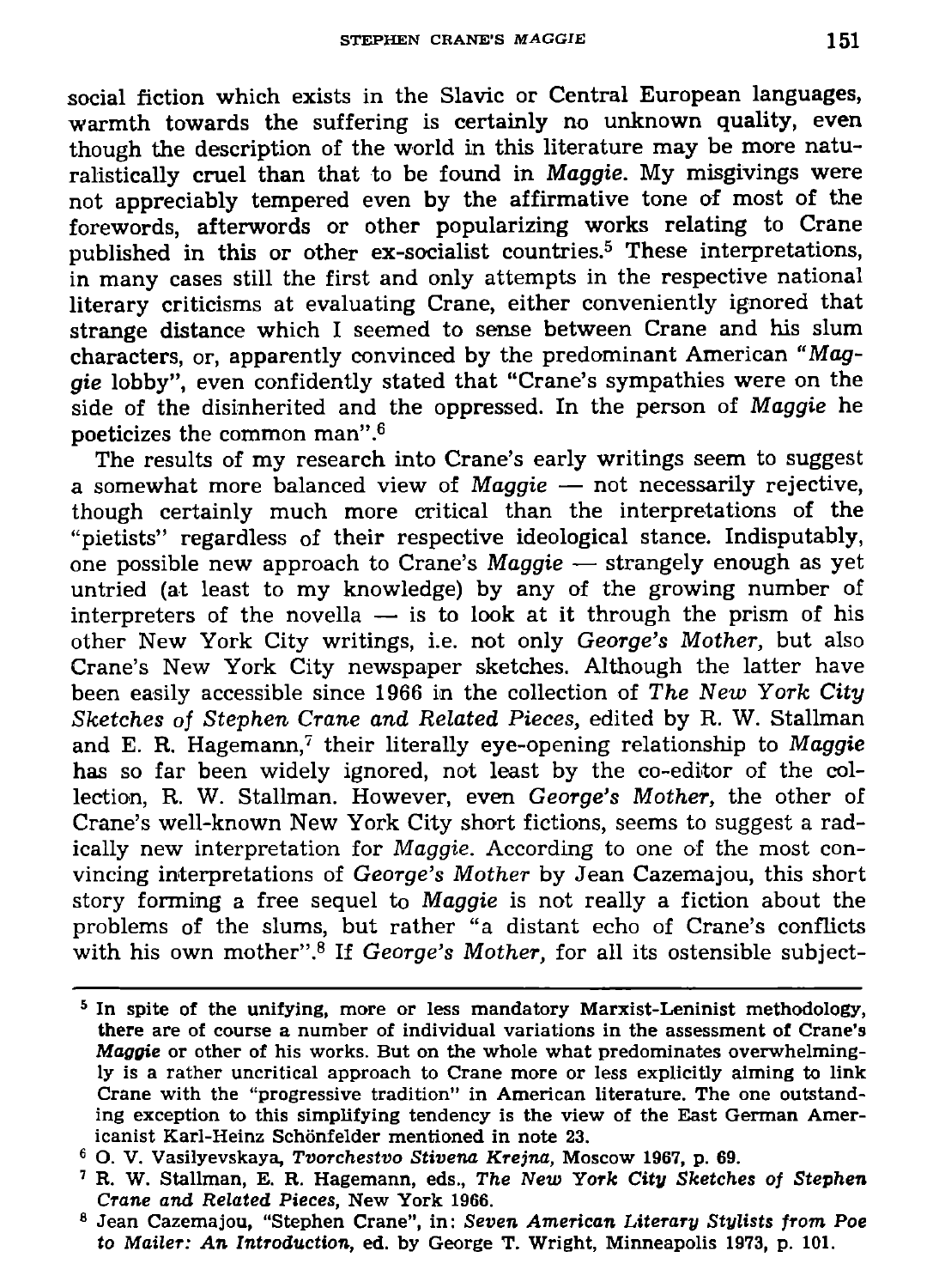**-matter, is not so much about the city slums, but basically about "something else", to what degree is** *Maggie* **about the slums, and to what degree about other problems? Many of the New York City newspaper sketches of the early Crane, written at approximately the same time as** *Maggie*  **and** *George's Mother,* **seem to support the belief that Crane's own life in the slums was not very much aimed at learning the ways of or improving the "environment" or the conditions reigning in the slums (in spite of his often quoted "naturalistic" intention to show how unfavourable conditions influence the lives of those who have to live under them<sup>9</sup> ). After all**  Crane was never reputed as showing a belief in the potential realisability **of social reform, nor did he ever fully believe that the "conditions" were a sole or prime cause of the material and spiritual poverty of the slum dwellers. Rather the contrary. The chief cause lay, in Crane's view, in the psychological sphere: "The root of Bowery life .. . is a sort of cowardice .. . a lack of ambition or to willingly be knocked flat and accept the licking".<sup>10</sup>**

**Some of Crane's New York City newspaper sketches show an even more "unnaturalistic" and certainly "non-social" attitude. (It is perhaps no accident that even** *Maggie,* **which compared with the sketches is certainly the least opinionated, has never been unequivocally labelled as "social fiction", though some of the interpretations, especially those published before 1989 in the former socialist countries, tend to create precisely that impression.) One of the best examples of this attitude can be found in the well-known sketch "The Men in the Storm". Its collective hero is a group of unemployed "types",<sup>11</sup> significantly "mostly American, German and Irish, many (of them) strong, healthy (and) clear-skinned fellows with that stamp of countenance which is not frequently seen upon seekers after charity".<sup>12</sup> These shelterless men, facing one of the worst New York City blizzards, provide Crane in their unswerving hardiness with the pretext for describing that kind of hero (i.e. a real, unambiguous hero), which he would no doubt like to see replace the "cowards of Bowery" referred to by him in other instances. As Crane has it, "one does not expect to find the quality of humor in a heap of old clothes under a snowdrift",<sup>13</sup> and yet "the men huddled, and swore, not like dark assassins, but in a sort of an American fashion, grimly and desperately, it is true, but yet with a wondrous under-effect, indefinable and mystic, as if**  there was some kind of humor in this catastrophe".<sup>14</sup> How little Crane

**1 4 Ibid., p. 95.** 

**<sup>9</sup> Cf. Edwin H. Cady, "Stephen Crane: Maggie, A Girl of the Streets", in: Hennig Cohen, ed.,** *Landmarks of American Writing,* **Washington, D. C. 1970, p. 202.** 

**<sup>1</sup> 0 Quoted in: James H. Pickering,** *The City in American Literature,* **New York 1977, p. 86.** 

**<sup>1</sup> 1 R. W. Stallman, E. R. Hagemann, op. cit., p. 93.** 

**u Ibid., p. 93.** 

**<sup>1</sup> 3 Ibid., p. 95.**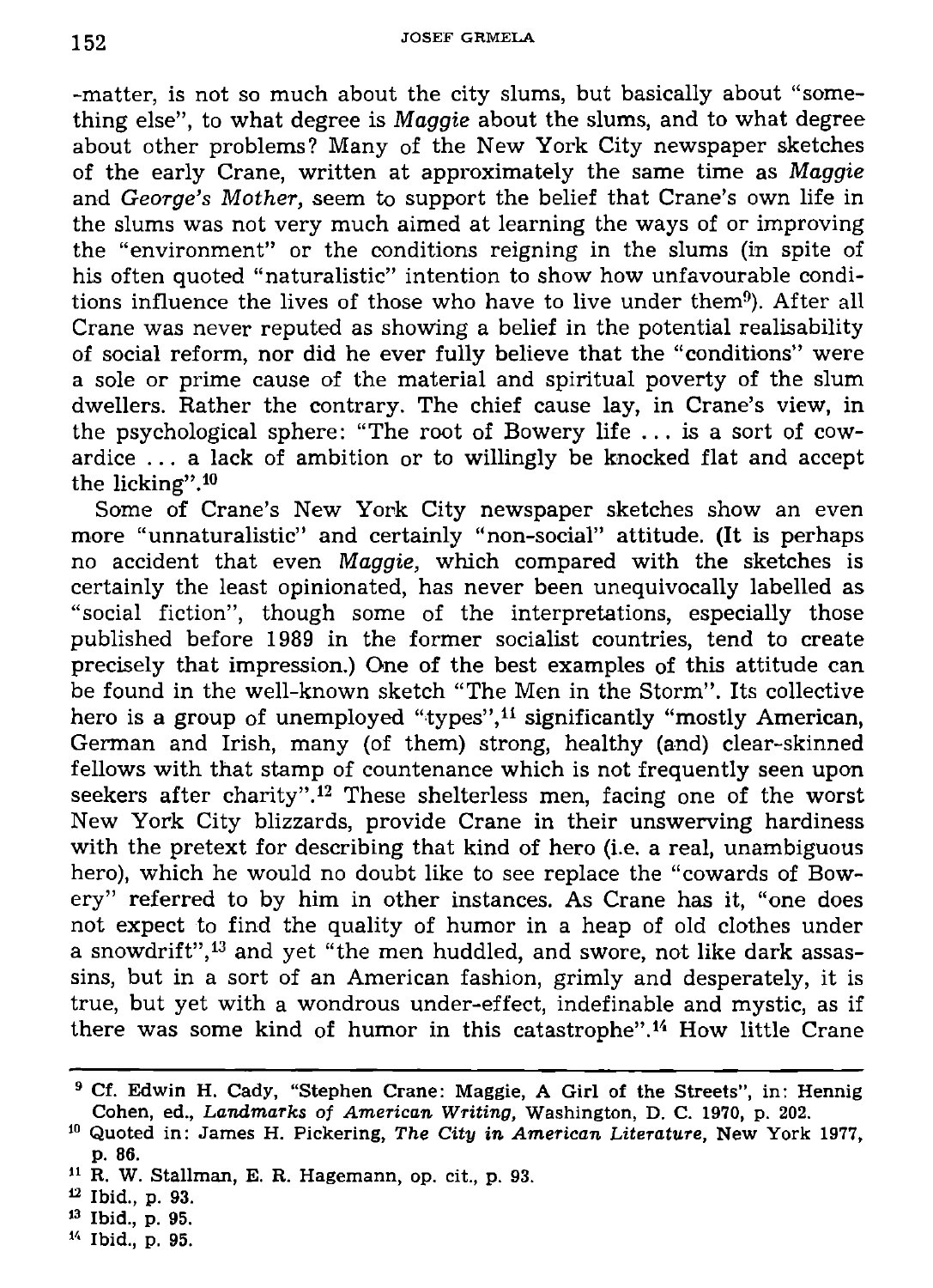**really understood or identified himself with slum life (after all, he could at any time opt out of it) is evident from one of his frequent flights in the story from the social realm into that of "the aesthetic": "It was wonderful to see how the snow lay upon the heads and shoulders of these men, the flakes steadily adding drop and drop, precisely as they fall upon the unresisting grass of the fields."<sup>15</sup>**

**No-one can deny that Crane voluntarily subjected himself to many of the hardships of the poor among whom he lived, yet was that enough for Crane to "get under the skin" of his fellow-inhabitants of the slums? There is ample evidence that Crane always perceived himself as someone striving for the ideal of a "perfect Anglo-Saxon gentleman".<sup>16</sup> And it is surely no wonder, given the general atmosphere of the day, that even Crane, to use the chauvinistic words of Henry James describing his own feelings, did not attempt to establish any "claim to brotherhood with aliens in the first grossness of their alienism".<sup>17</sup> A glance through Crane's New York City sketches quickly confirms the impression raised already by "The Men in the Storm", namely that Crane's sympathies extended almost exclusively to (in that order) "Americans, Germans and Irish", little to anyone else. Even the last named Irish could hardly measure up to the first named "old stock" Americans. Is not this, rather than Crane's much discussed "naturalism", a key to understanding the strange distancing of the author from the Irish slum characters in** *Maggie?* 

**Should there be any doubt left as to where Crane's ethnic sympathies and antipathies lay (and these were largely identical with his sympathies and antipathies towards the poor, the latter being after all chiefly the unadjusted aliens), it is enough to get acquainted with another of his sketches included in the Stallman-Hagemann collection,** *"A Christmas Dinner Won in Battle".* **Its story is bound to strike the present-day reader**  as almost incredible in its naiveté. A young, diligent owner of a small **plumbing business, Tom (just Tom), a true-blooded American, falls in love with the daughter of old Colonel Fortman, at present a leading local industrialist. Young Tom's ruminations about how to gain the hand of his beloved in spite of the social difference between them are coincidentally driven to a solution by a catalysing event, a strike. A horde of strikers surrounds the house of Colonel Fortman, and threatens to set it on fire. It is mainly thanks to Tom's courage and ingenuity that the worst does not come to the worst, and that the police come in time to save the besieged businessman and his daughter. The grateful Fortman invites the slightly wounded Tom to a well-earned dinner, and lets him know that his objections against his daughter's marriage with the young hero no longer hold.** 

**<sup>1</sup> 5 Ibid., p. 93.** 

**<sup>1</sup> 6 Edwin H. Cady,** *Stephen Crane,* **New York 1962, pp. 75—6.** 

**<sup>1</sup> 7 Quoted from Warner Berthoff,** *The Ferment of Realism: American Literature 1884—1919,* **New York 1965, pp. 13—4.**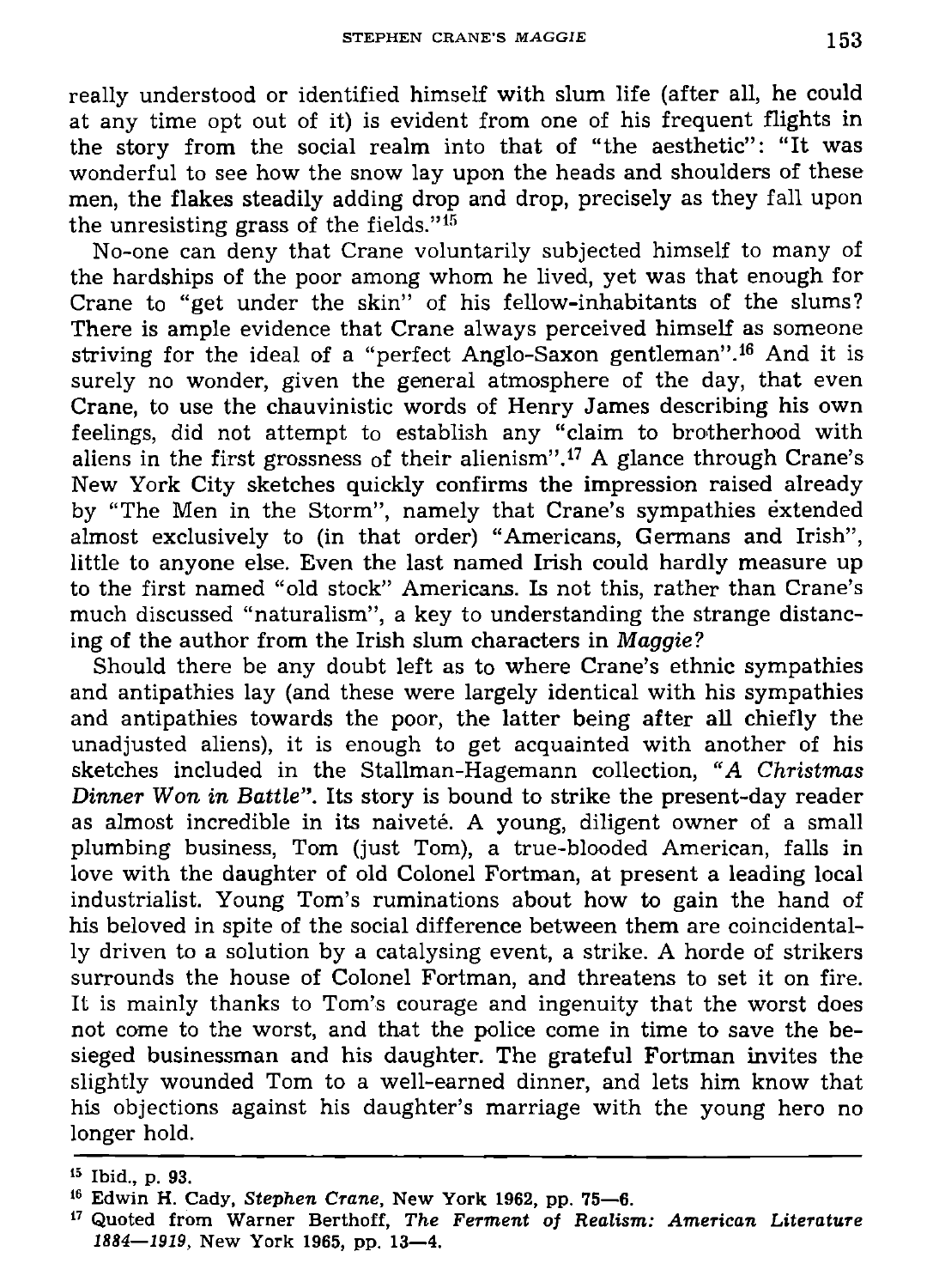**As if this wondrous story would not suffice, Crane does not hesitate to express his misgivings about the striking men and women in a most forceful way: "(The) concourse of Slavs (Slovaks?), Polacs (sic!), Italians and Hungarians . . . seemed as blood thirsty, pitiless, mad, as starved wolves".<sup>18</sup> "They resembled a parade of Parisians at the time of the first revolution."<sup>19</sup> "There were men with dark sinister faces whom Tom had never before seen. They had emerged from the earth, so to speak, to engage in this carousel of violence."<sup>20</sup> "A raving grey-haired woman, struggling in the mud, sang a song which consisted of one endless line: 'We'll burn th' foxes out, We'll burn th' foxes out, We'll burn th' foxes out'. As for the others, they babbled and screamed in a vast variety of foreign tongues."<sup>21</sup>**

**There is no doubt that unlike a fellow-member of the same generation, Jack London, Stephen Crane was incapable of uniting his pride in being an "Anglo-Saxon American" with many sympathies for others who were not, let alone with the cause of revolution. According to Crane, "the people of the slums of our own cities fill a man with awe. That vast army with its countless faces immovably cynical, that vast army that silently confronts eternal defeat, it makes one afraid. One listens for the first thunder of the rebellion, the moment when this silence shall be broken by a roar of war. Meanwhile one fears this class, their numbers, their wickedness, their might — even their laughter. There is a vast national respect for them. They have it in their power to become terrible. And their silence suggests everything".<sup>22</sup> Indeed a far cry from someone poeticizing the common man.** 

**To set the record straight, it remains to be said in the end that it has by no means been my objective to question the position of Stephen Crane in the serious American literature of his time because of his xenophobic attitudes. After all these were shared to some degree by no small number of American authors born in the second half of the 19th century (cf. among others Henry James, T. S. Eliot and Ezra Pound) the value of whose contribution to literature, as we know today, can hardly be established on the basis of their controversial opinions.<sup>23</sup> The chief motive** 

**<sup>1</sup> 3 R. W. Stallman, E. R. Hagemann, op. cit., p. 122.** 

**<sup>1</sup> 9 Ibid., p. 122.** 

**<sup>2</sup> 0 Ibid., p. 122.** 

**<sup>2</sup> 1 Ibid., p. 123.** 

**<sup>2</sup> 2 James H. Pickering, op. cit., pp. 86—7.** 

**<sup>2</sup> 3 Having concluded that Crane's motive in writing** *Maggie* **had little to do with any unequivocal sympathy, but rather with (to put it in the unusually frank and fitting words of K.-H. Schonfelder — cf. K.-H. S., K.-H. Wirzberger,** *Literatur der USA im Vberblick,* **Leipzig 1977, p. 261) a "mixture of compassion, hatred and contempt" for the slum-dwellers, one has to ask what — in spite of this very ambivalent approach — compelled Crane to live among, "research" into and write about the poorest inhabitants of American cities. It is perhaps arguable that apart from vaguely sharing the interest of his pious Methodist mother in helping**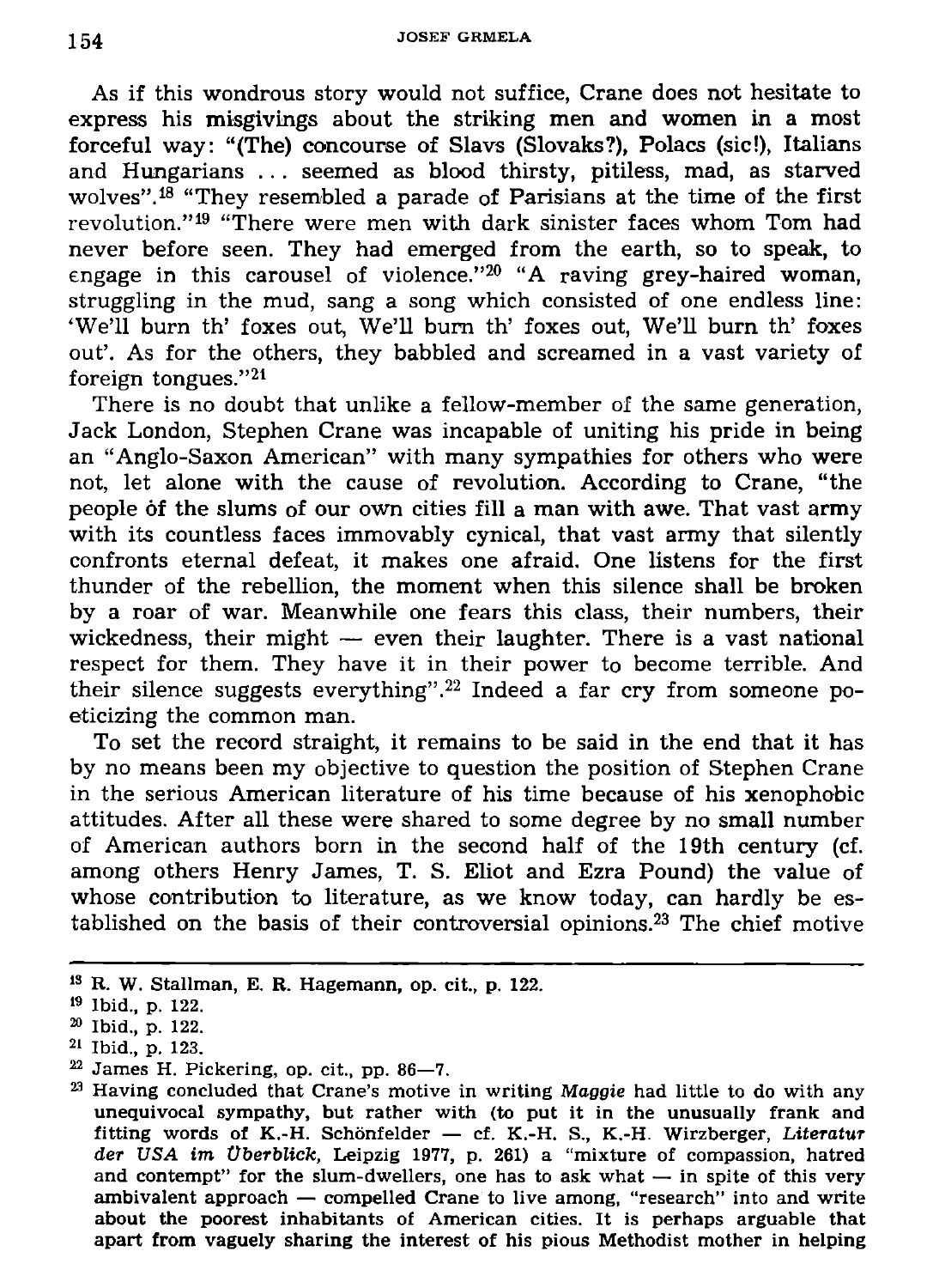**for my "revisionist" effort lies elsewhere: in the pressing need to substantially revise and re-write much of what in the past four decades turned out to be one of the predominant genres in the scholarly output of many Czech and Slovak Anglicists and Americanists, namely the ubiquitous foreword and/or afterword — that odd mixture of truths, half- -truths (however well-meant) and tactical omissions aimed at blunting the inquisitorial zeal of the censor. Unfortunately, this particular genre still happens to be taken at face value by the great majority of our readers, who have no access to possible countervailing sources of facts and opinions.** 

**the city poor, Crane's extraordinary interest in the "war-like" conditions of the city slums (the apt comparison is E. H. Cady's; cf. E. C. Cady,** *Stephen Crane,*  **New York 1962, p. 90), as well as in real war conditions, was less elicited by the actual conditions of those who peopled these comparable scenes, than by his own search for extreme situations which were either to prove or deny his suspicion that unlike the well-ordered universe believed in by his parents, life was basically a chaotic, destructive, and in Crane's view therefore no doubt absurd proposition. (Cf. in this connection his famous poem "A Man Said to the Universe".) However, this existentialist aspect of Crane's oeuvre deserves separate scrutiny.**